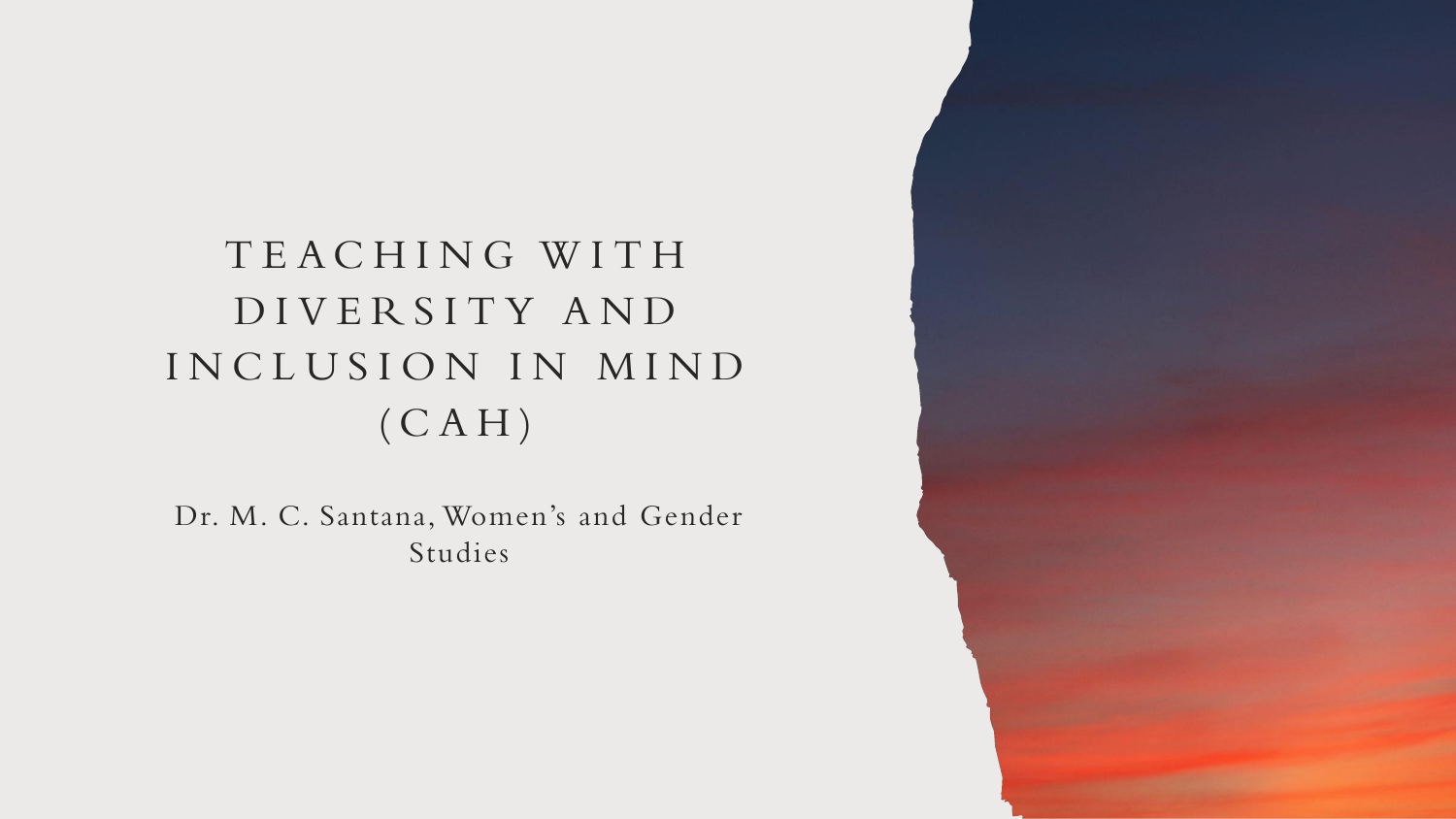## I N T E R D I S C I P L I N A R I T Y

# • Women's a nd Gender S tudies field

Social Class

Sexuality

Race

Ability

Place of Origin

Ethnicity

Age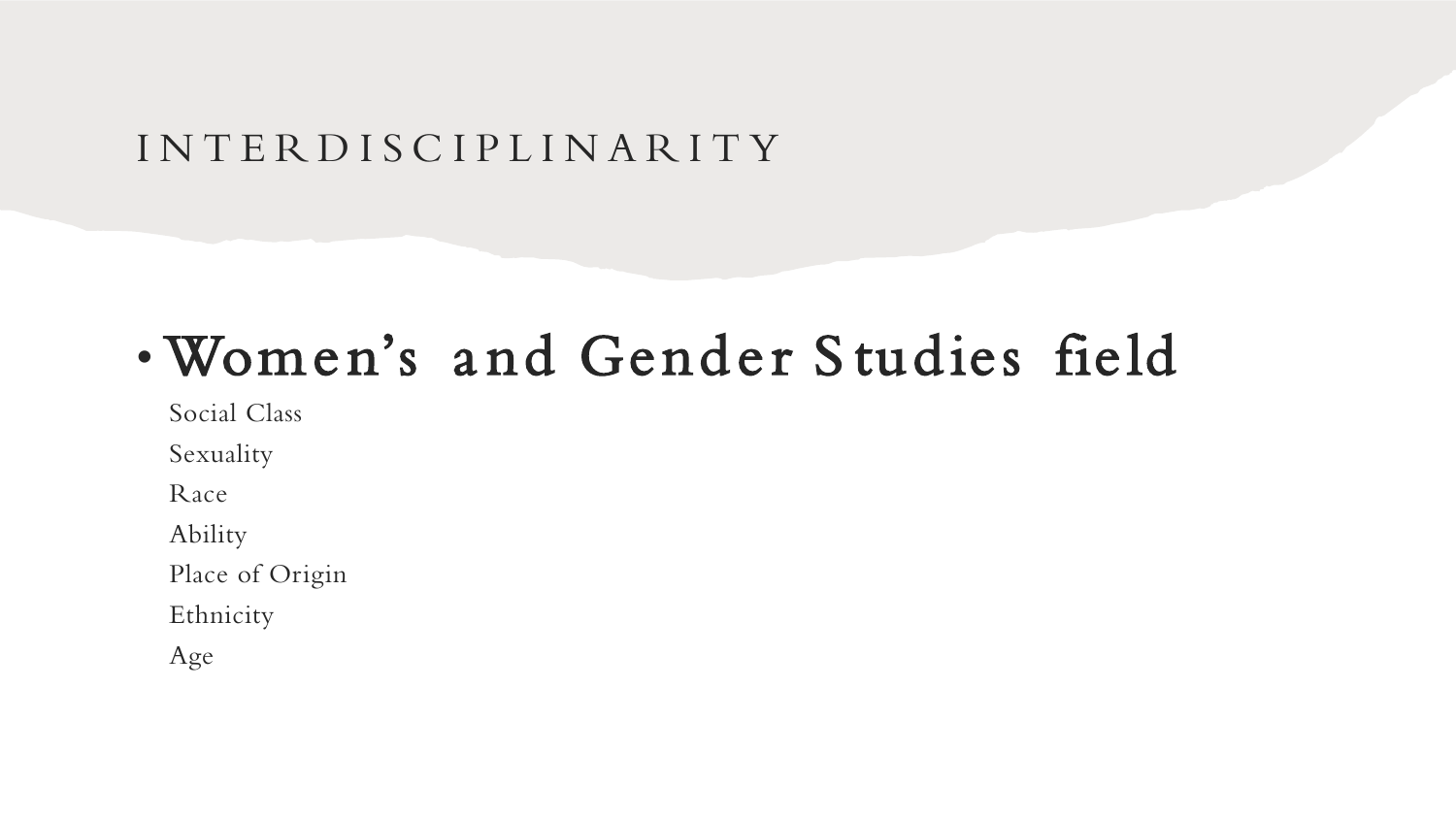## C U R R I C U L U M

- Sociology
- English
- Psychology
- Communication
- Philosophy
- History
- STEM
- WST Women's and Gender Studies (over 18 classes)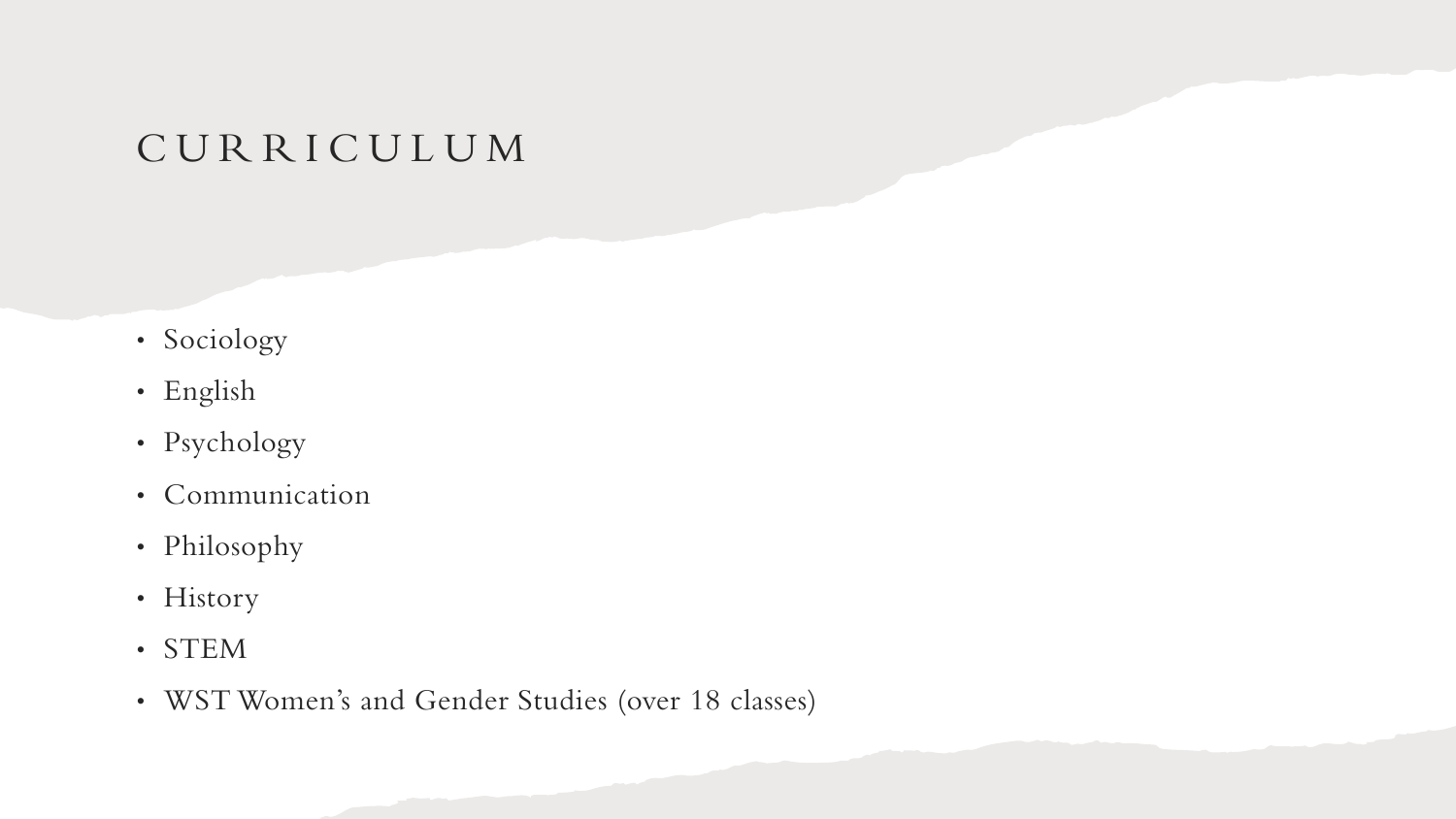# WOMEN'S AND G E N D E R STUDIES AT U C F

- Established as an Area Study over 24 years ago
- Undergraduate Minor and Certificate on Gender
- Graduate Certificate on Gender
- Over 65 Faculty Affiliates in campus
- Over 20 Junior Affiliates (graduate students) in campus
- Seven scholarships for students
- Three research grants for faculty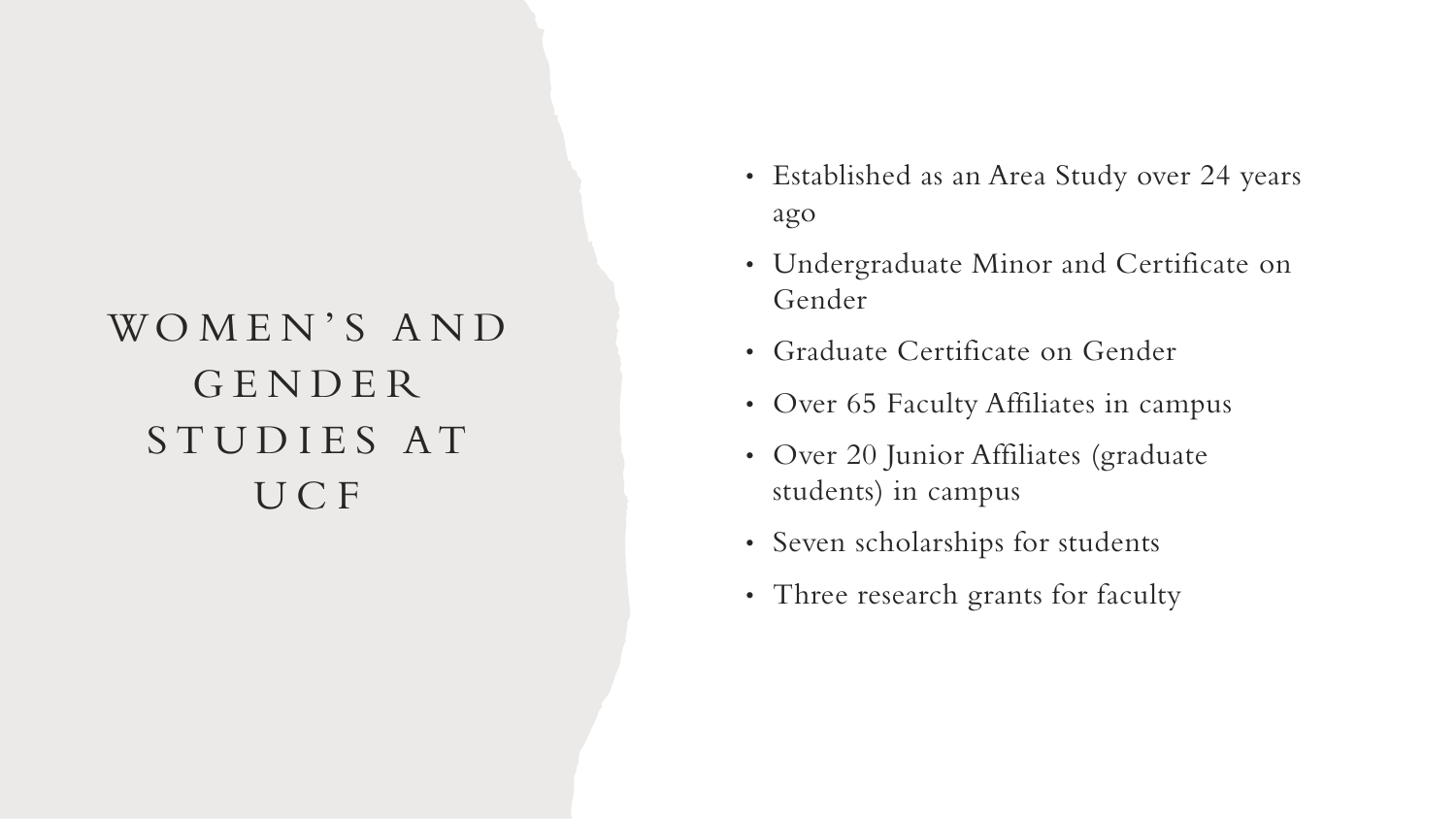## C O M E C L O S E R ! H T T P S : / / W G S T. C A H . U C F. E D U /



#### Mission

Our mission is to provide the best education related to women's and gender issues through our curricular and co-curricular programming on campus, and to enhance diversity and support women and their

 $\bigstar$  News

Deadline extended: Pabst Steinmetz **Foundation Arts & Wellness Innovation Awards** 

Contact Main Office: TCH348 407-823-6502 womenst@ucf.edu

STAR STOP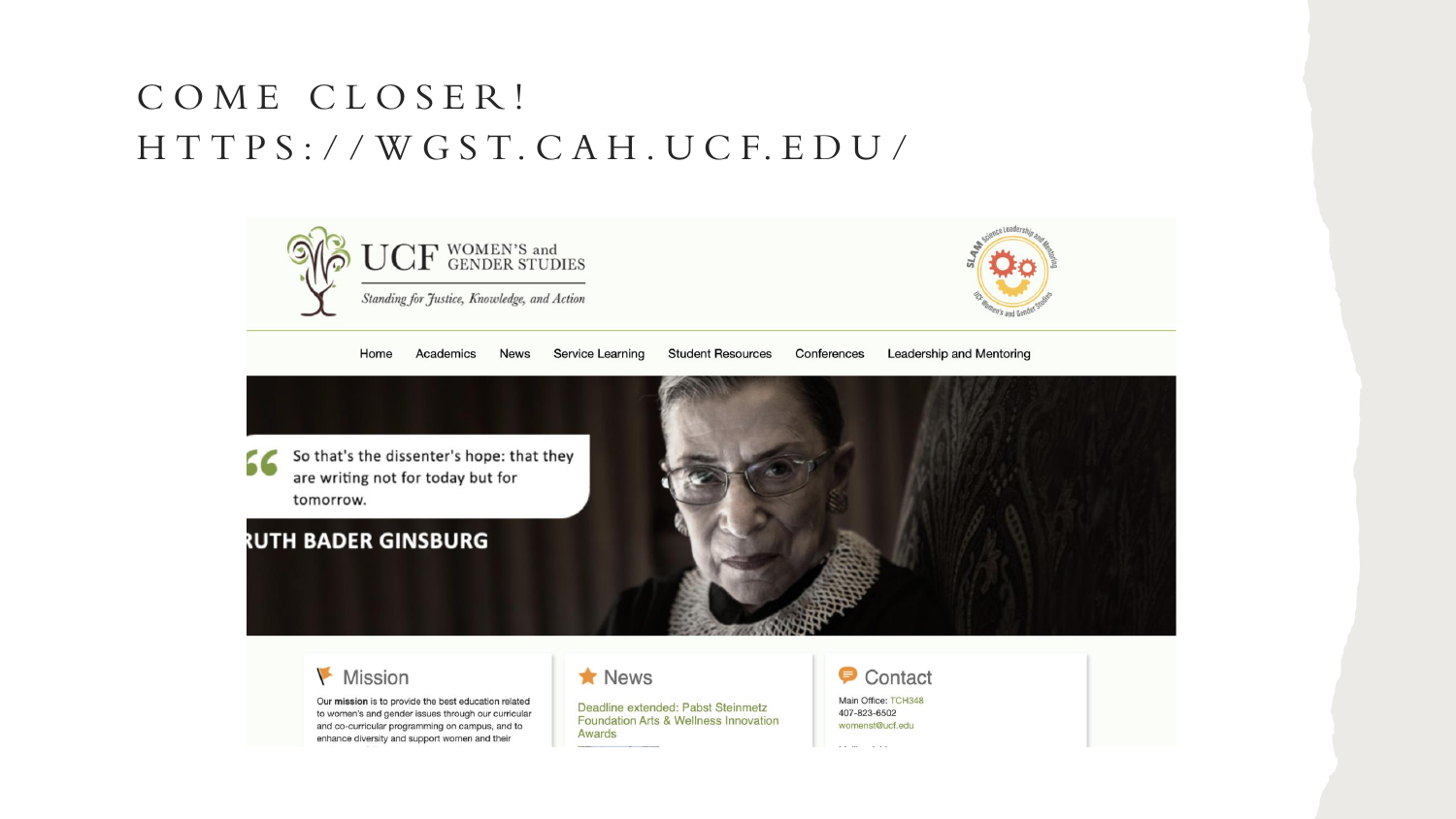### SIMPLE STEPS TO BE INCLUSIVE

- Book Club (always at the beginning of the term-first month preferably)
	- Student Survey for adopting the book.
- *Publisher* (take time once a year to look for other publishers in book fairs, conventions or a quick online search)
- *Sources* (opinions and analysis are two main components of Academia- use them!)
- *Authors* (allow others to bring their point of view- including non-academics, activists, politicians, youth…)
	- Think for a moment "Who is not at the table right now?

DO NOT be afraid to use a part of a book, a chapter, quotes or simply suggest your students to read a book.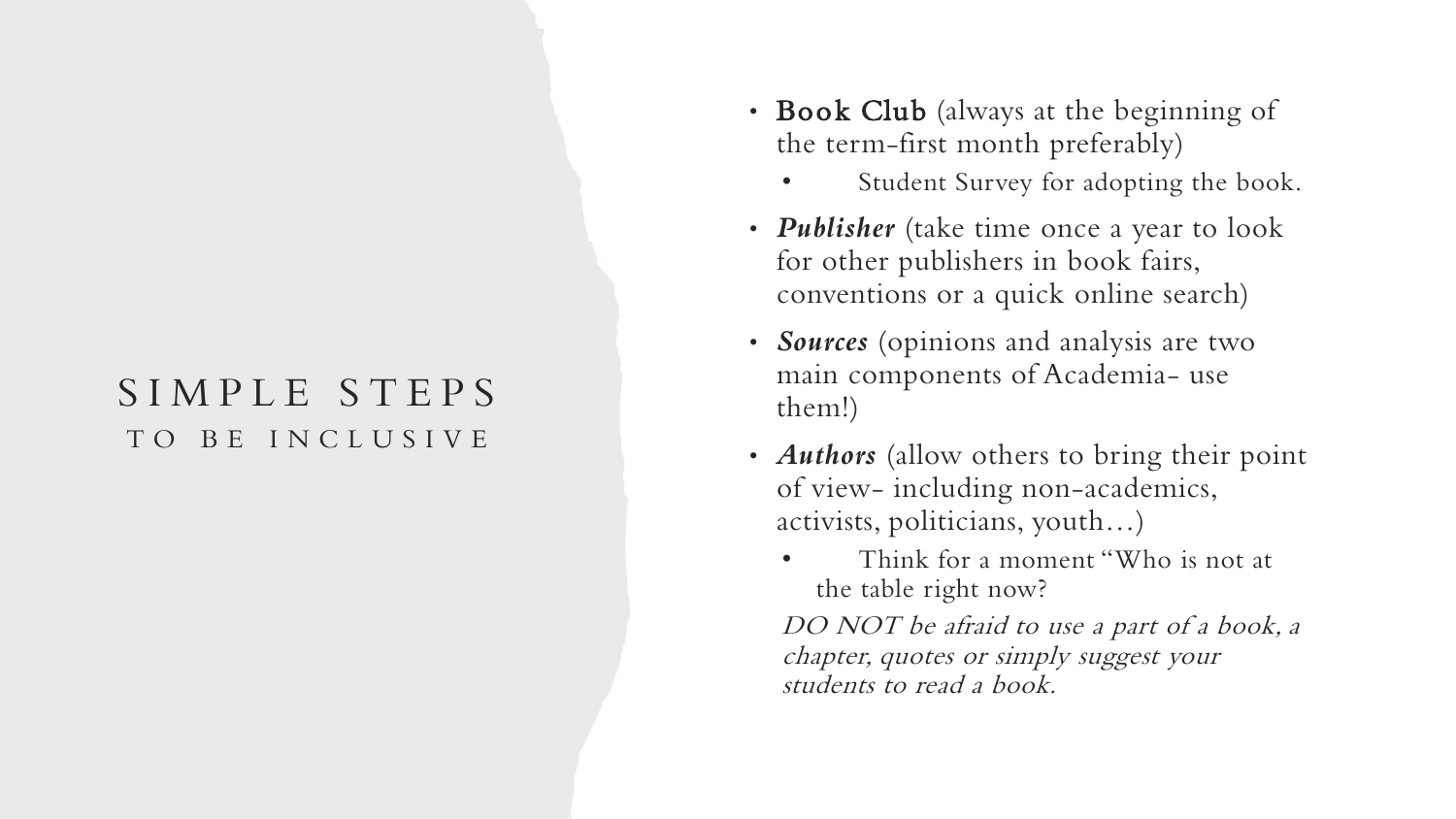## A S K YO U R A U D I E N C E !

Sometimes we forget the class is not for us but for our students!

- After three weeks into a term, I have a quick survey under "How are you doing in this cla s s ? It is anonymous. It works like magic! SPIs are higher, student satisfaction is also high and less emails all together!! Allow them a space at the end to add any comments- they do!
- Na vigation in this cours e on Webcours es is:
- Very easy, I feel good about navigating this course
- Rocky at first, but I'm getting it now
- Hard, I'm still confused
- *I feel that the reading difficulty in this course is:*
- Good! I understand what I am reading, and I am able to demonstrate that within assignments
- Tricky and I seem to be re-reading to understand
- Very difficult, I do not understand anything that I am reading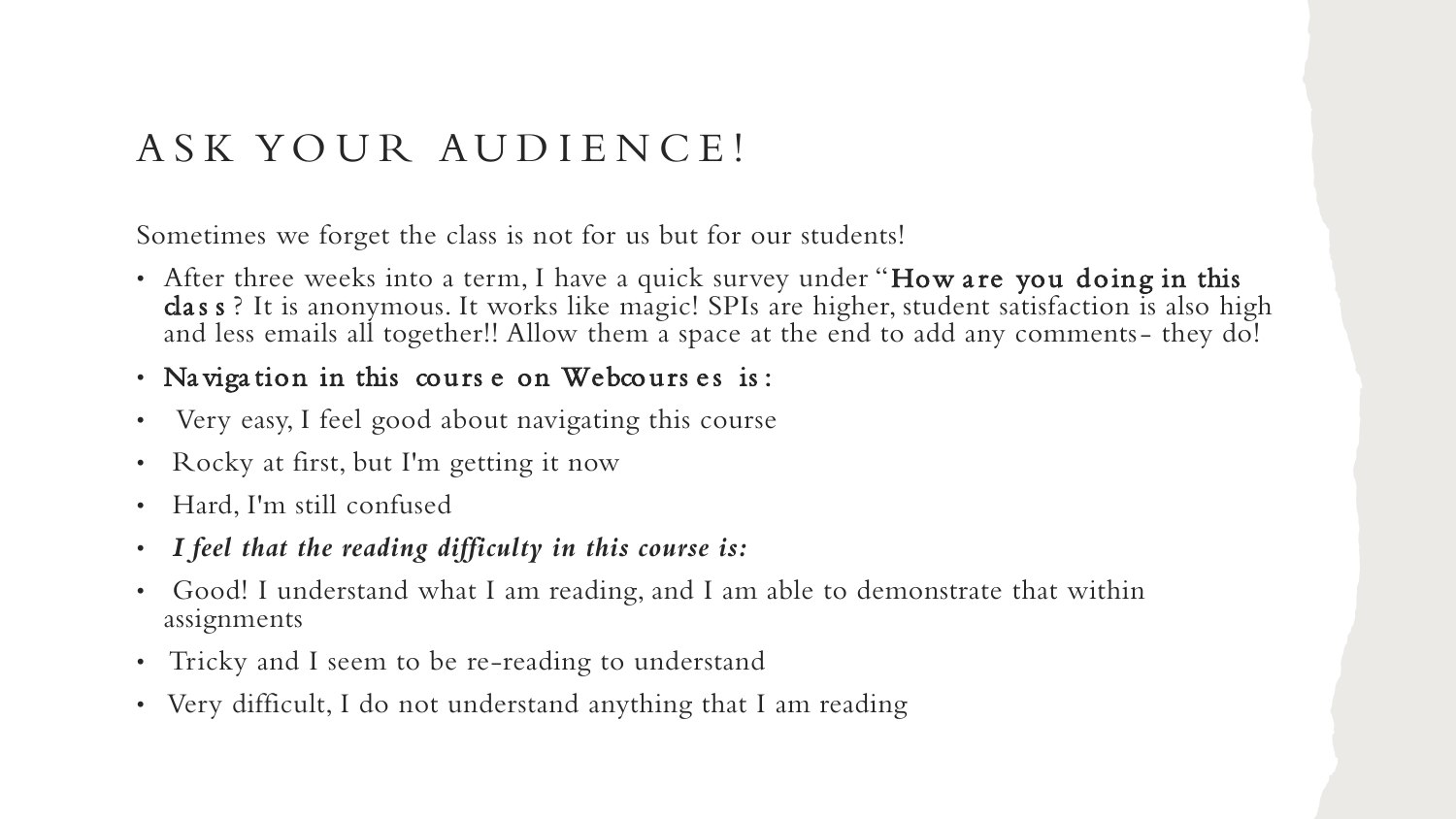## HOW ARE YOU DOING IN THIS CLASS?

The expectations of this course are:

- Very thorough and clear
- A little confusing
- I do not understand at all what is expected of me within this course

The practice quizzes are very helpful.

- I agree, I feel that they help me know what to expect on the graded quizzes
- Neither agree nor disagree
- I disagree, they DO NOT help at all

There are many engaging activities in this course.

- I strongly agree
- I agree
- Neither agree nor disagree
- I disagree
- I strongly disagree

Instructions in this course are:

- Very Clear
- A little muddy
- I do not understand at all what I have to do for this course The pace of this course is:
- Too fast
- Just right
- Too slow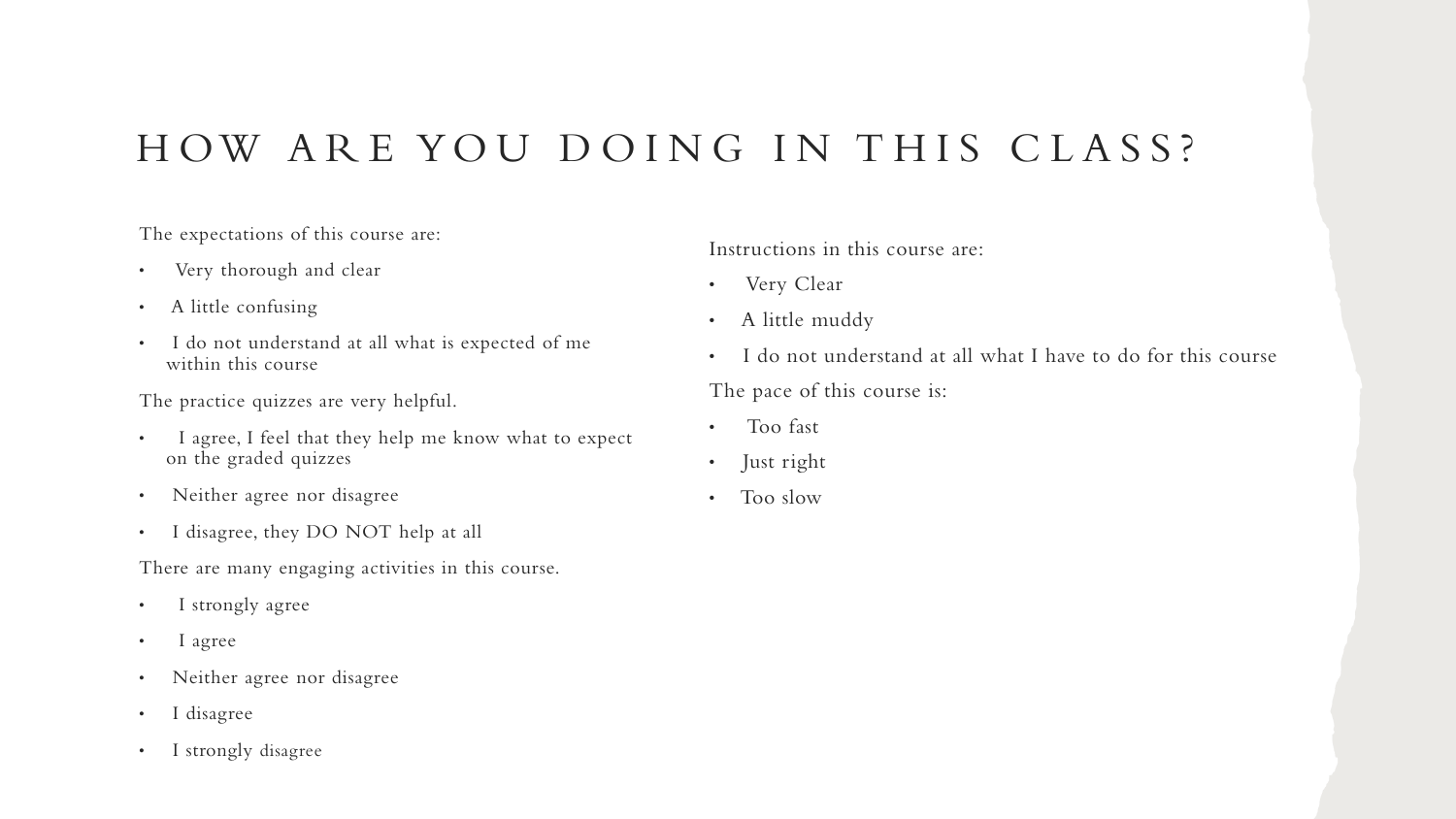## BEING INCLUSIVE

### ALLOWING OTHER **VOICES**

- Newer ideas (blogs, opinion, news…)
- Other books (perhaps part of a book)
- Opposite views (to further advance discussion)
- Critiques of famous work and authors.

### LISTENING TO MY STUDENTS

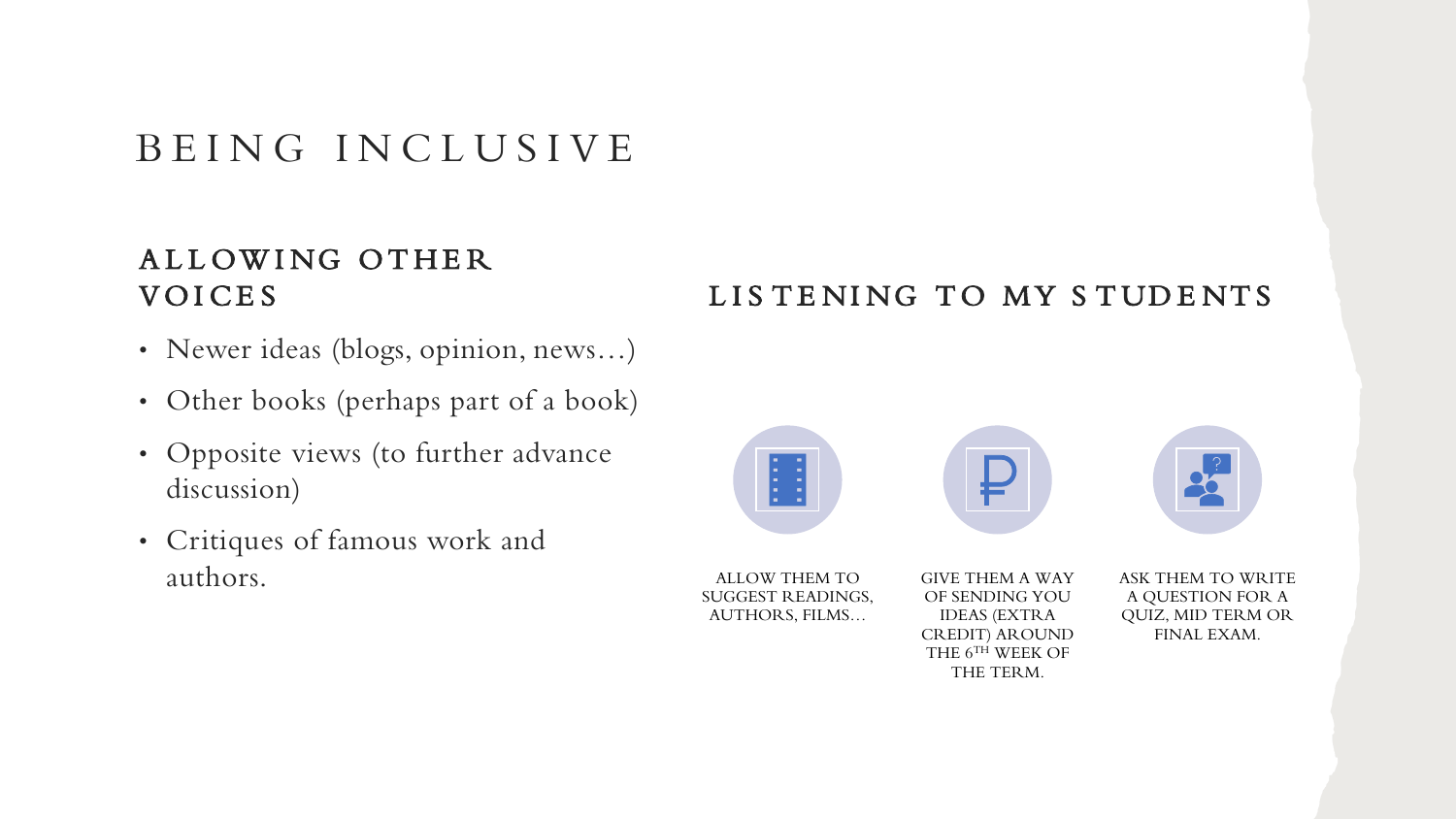## C L A S S A C T I V I T I E S

### ONLINE OR FACE TO FACE

#### • Scholar of the Day

Students are assigned a day or Module when they post or ask questions to ponder based on the class material under that day or Module.

They may compare an opinion, art piece, performance, or other ways of expression to what they are studying and contemporary times.

They may ask for possible action, steps to take or initiatives to fight over necessary change.

### MONTH CELEBRATIONS

- JANUARY Human Trafficking Month- read with questions to ponder current news on the issue (national as well as international)
- FEBRUARY Black History Month- Library of Congress, Mary Church Terrell papers- a class on using primary materials.
- MARCH Women's History Month- Latinx Voices in Contemporary Literature Panel
- APRIL National Deaf History Month- (March 13 to April 15) -featuring As hley Fiolek (born 1990) is an American former professional motocross racer and stunt actor and *Haben Girma* (born 1998), first deaf-blind individual to graduate from Harvard Law School.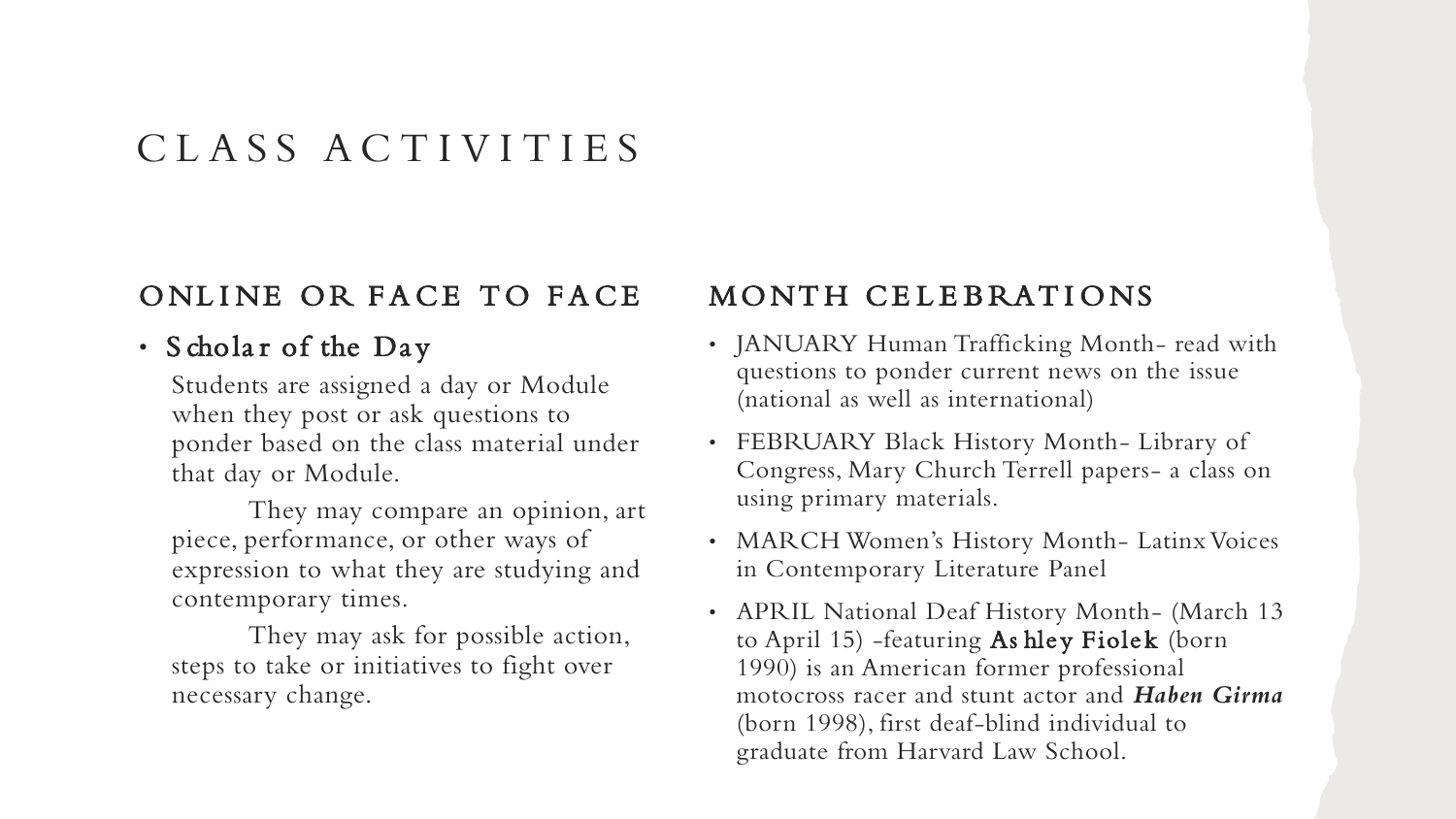# GRAPHIC DESIGN C O L L A B O R AT E W I T H O T H E R F I E L D S

• Class projects with GRA3202 Type & Design class with Dr. Joo Kim, SVAD

Working on two logos for Women's and Gender Studies

Working on titles and logos for History/ WGST event.





### LIBRARY SCIENCE

- Metadata original entries for Special Collection and Archives, John C. Hitt, Mr. Benjamin David, Mary Rubin and Christopher Saclolo.
- Collaboration for Women's First at UCF project.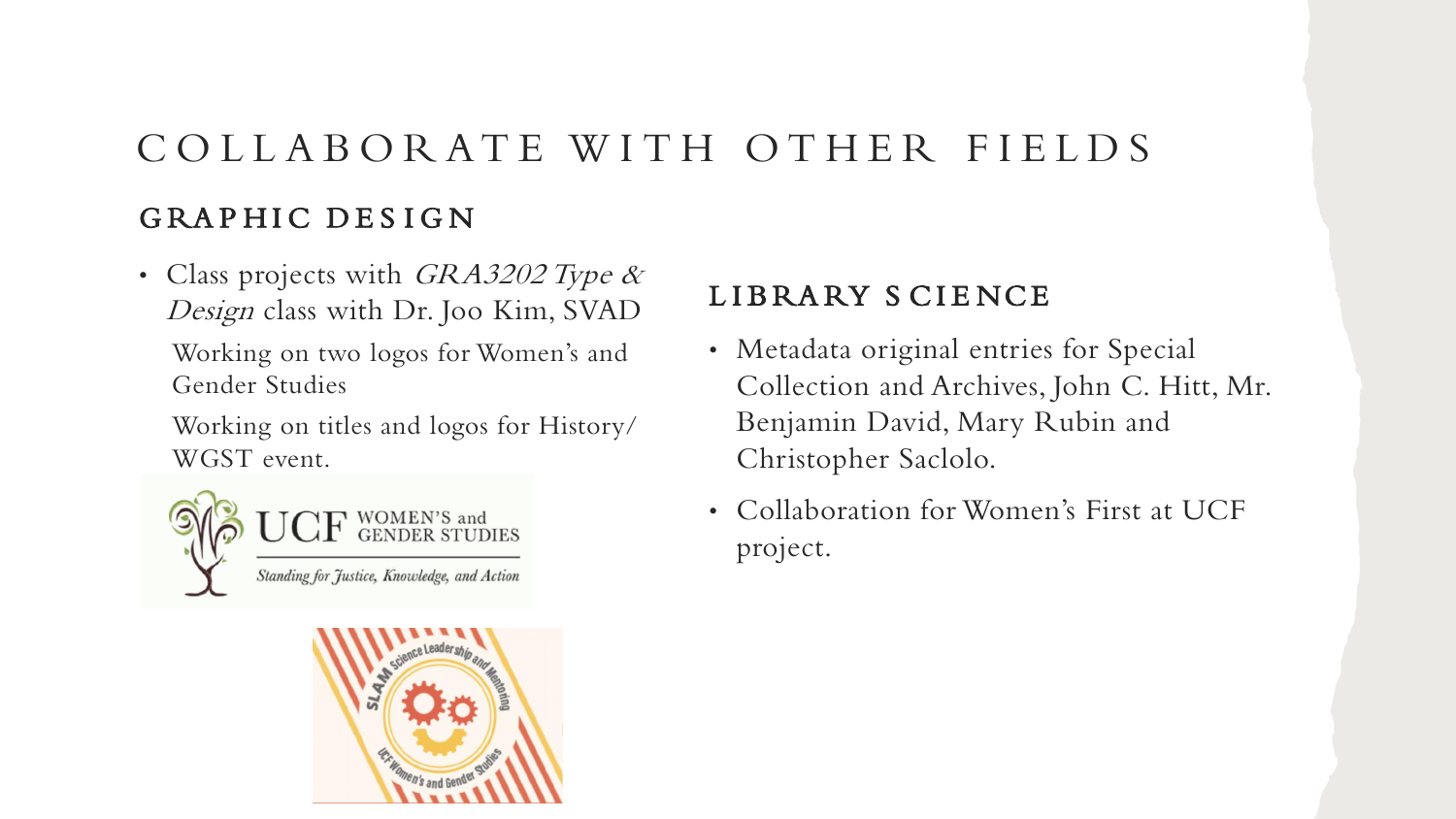## C O L L A B O R AT I O N S

#### HIS TORY DEPARTMENT

- Women's First at UCF- digital interviews on faculty, student and staff who occupied the first time a position at UCF with Dr. Robert Cassanello and Dr. Anne Bubriski (WGST)
- Dr. Bubriski's WST 3015 Introduction to Women's Studies class trained with Dr. Cassanello and conducted interviews for the project.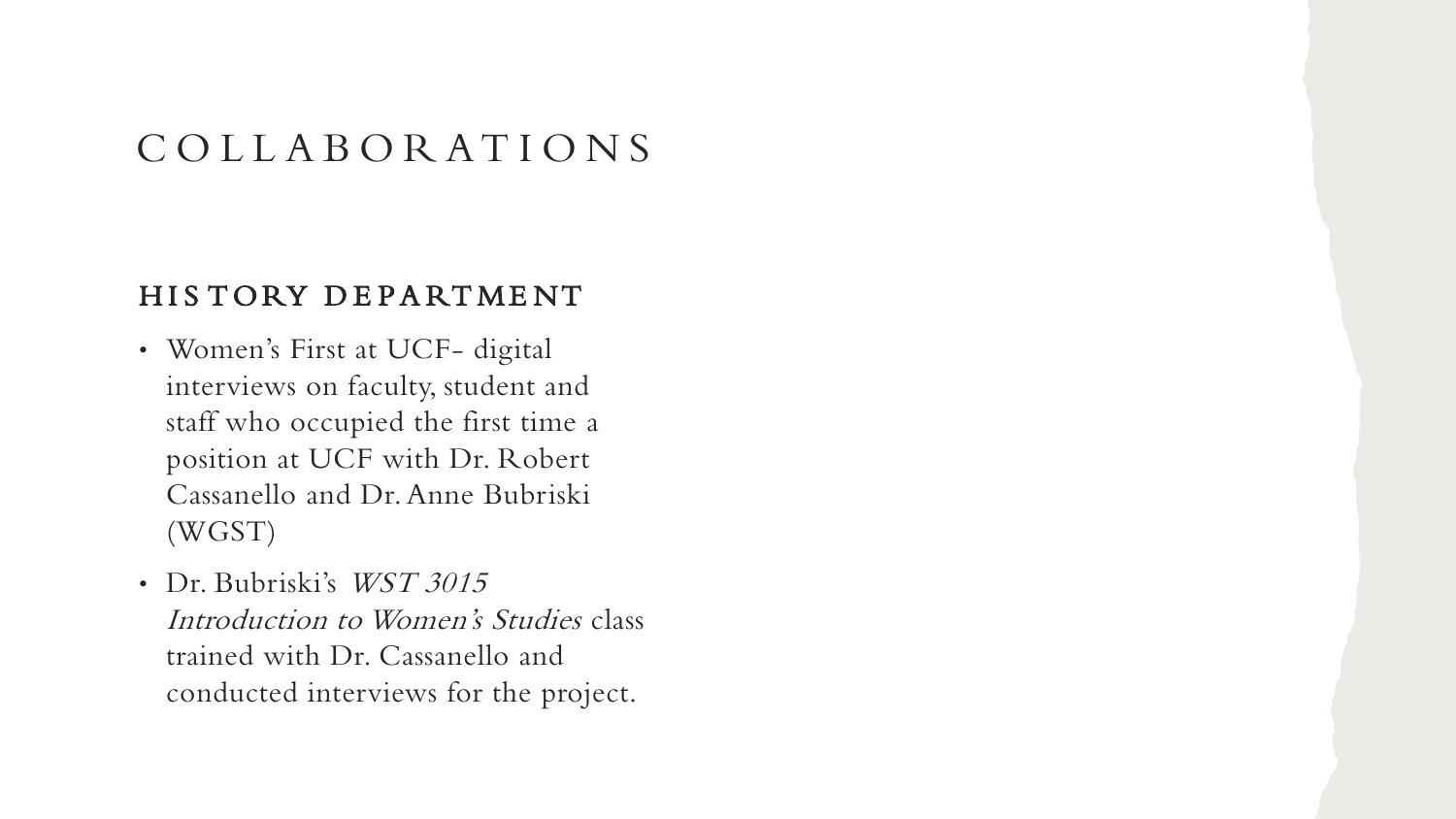### ALL ABOUT S T U D E N T S!!!

### STUDENT LED

• Reading Circles (last three classes of each term)

Websites, readings, music given as choice to select.

Students need to select a group and add two new sources to the list.

Topics include:

Reproductive Rights; Sexuality War & Violence; Motherhood & Families; Environmental Justice; Popular Culture

### S TUDENT CREATED

• ZINES - as a Mid Term Exam

A zine is a small-circulation self-published work of original or appropriated texts and images, usually reproduced via a copy machine. Content has to match class.

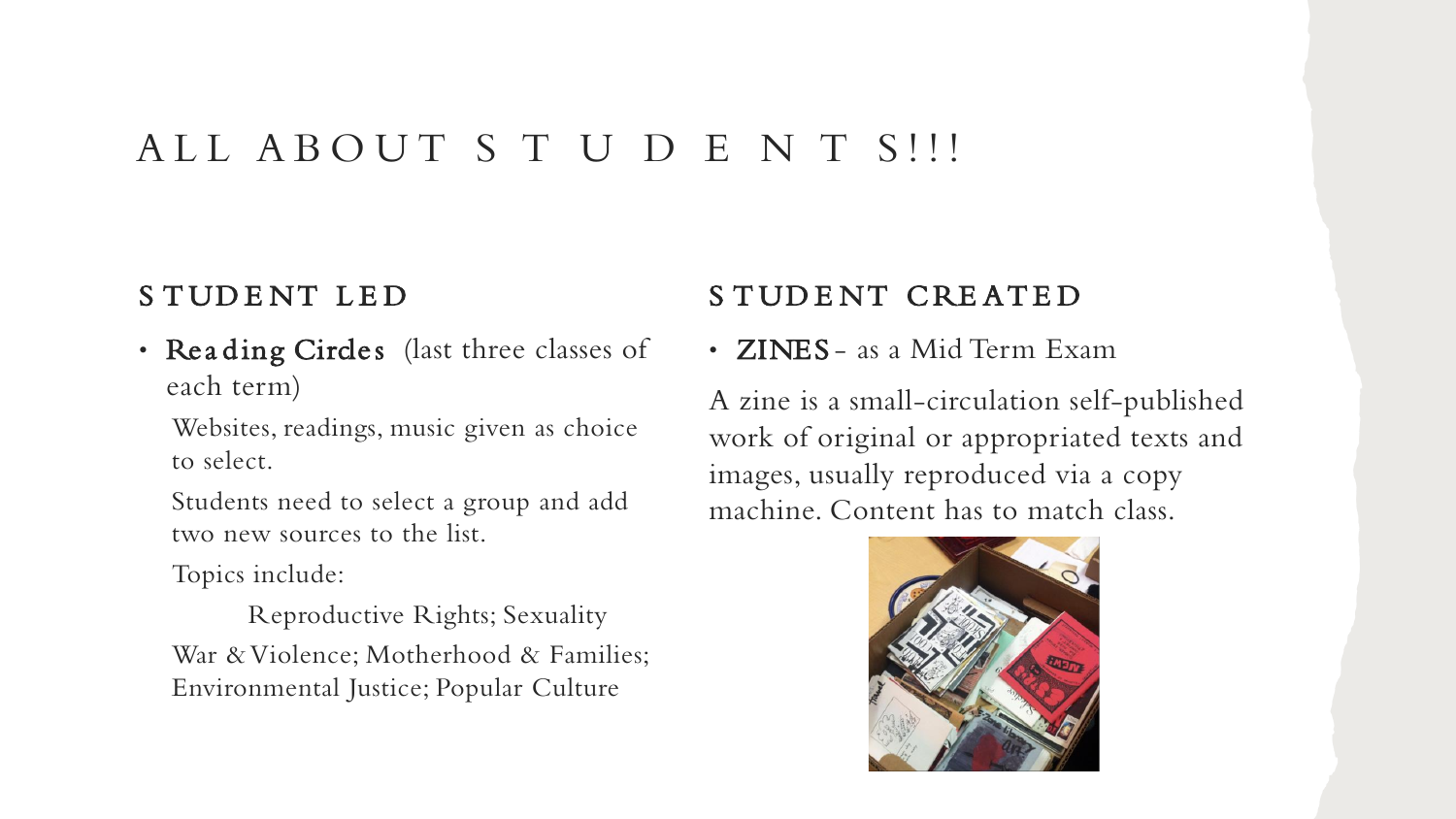## T RY B A B Y S T E P S

### IF ...

- You are not sure how to start, ask a friend if they might do it together with you.
- You don't know where to start, start with content you love and are very comfortable with…but add a twist.
- You want to collaborate with me…send me an email santana@ucf.edu

### $WHEN...$